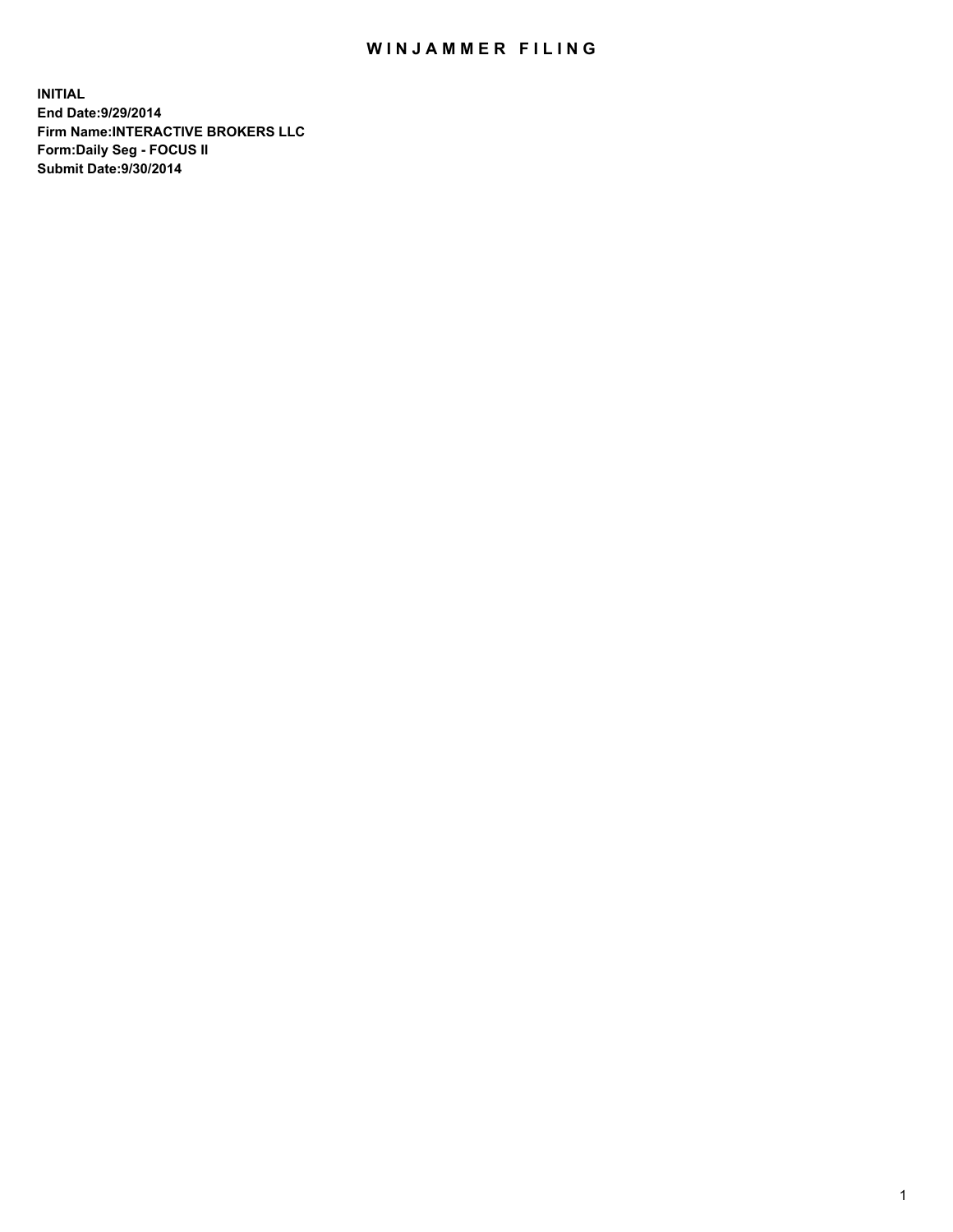## **INITIAL End Date:9/29/2014 Firm Name:INTERACTIVE BROKERS LLC Form:Daily Seg - FOCUS II Submit Date:9/30/2014 Daily Segregation - Cover Page**

| Name of Company<br><b>Contact Name</b><br><b>Contact Phone Number</b><br><b>Contact Email Address</b>    | <b>INTERACTIVE BROKERS LLC</b><br><b>Michael Ellman</b><br>203-422-8926<br>mellman@interactivebrokers.co<br>$m$ |
|----------------------------------------------------------------------------------------------------------|-----------------------------------------------------------------------------------------------------------------|
| FCM's Customer Segregated Funds Residual Interest Target (choose one):<br>a. Minimum dollar amount: ; or | $\overline{\mathbf{0}}$                                                                                         |
| b. Minimum percentage of customer segregated funds required:% ; or                                       | 0                                                                                                               |
| c. Dollar amount range between: and; or                                                                  | 155,000,000 245,000,000                                                                                         |
| d. Percentage range of customer segregated funds required between:% and%.                                | 0 <sub>0</sub>                                                                                                  |
| FCM's Customer Secured Amount Funds Residual Interest Target (choose one):                               |                                                                                                                 |
| a. Minimum dollar amount: ; or                                                                           | $\overline{\mathbf{0}}$                                                                                         |
| b. Minimum percentage of customer secured funds required:% ; or                                          | 0                                                                                                               |
| c. Dollar amount range between: and; or                                                                  | 80,000,000 120,000,000                                                                                          |
| d. Percentage range of customer secured funds required between:% and%.                                   | 0 <sub>0</sub>                                                                                                  |
| FCM's Cleared Swaps Customer Collateral Residual Interest Target (choose one):                           |                                                                                                                 |
| a. Minimum dollar amount: ; or                                                                           | $\overline{\mathbf{0}}$                                                                                         |
| b. Minimum percentage of cleared swaps customer collateral required:% ; or                               | $\overline{\mathbf{0}}$                                                                                         |
| c. Dollar amount range between: and; or                                                                  | 0 <sub>0</sub>                                                                                                  |
| d. Percentage range of cleared swaps customer collateral required between:% and%.                        | 0 <sub>0</sub>                                                                                                  |
| Current ANC:on                                                                                           | 2,365,744,122 29-SEP-2014                                                                                       |
| <b>Broker Dealer Minimum</b>                                                                             | 364,921,534                                                                                                     |
| Debit/Deficit - CustomersCurrent AmountGross Amount                                                      |                                                                                                                 |
| Domestic Debit/Deficit                                                                                   | 2,834,895                                                                                                       |
| Foreign Debit/Deficit<br>Debit/Deficit - Non CustomersCurrent AmountGross Amount                         | <u>2,199,0930</u>                                                                                               |
| Domestic Debit/Deficit                                                                                   | 0 <sub>0</sub>                                                                                                  |
| Foreign Debit/Deficit                                                                                    | 0 <sub>0</sub>                                                                                                  |
| Proprietary Profit/Loss                                                                                  |                                                                                                                 |
| Domestic Profit/Loss                                                                                     | $\overline{\mathbf{0}}$                                                                                         |
| Foreign Profit/Loss                                                                                      | $\underline{\mathbf{0}}$                                                                                        |
| Proprietary Open Trade Equity                                                                            |                                                                                                                 |
| Domestic OTE                                                                                             | <u>0</u>                                                                                                        |
| Foreign OTE                                                                                              | <u>0</u>                                                                                                        |
| <b>SPAN</b>                                                                                              |                                                                                                                 |
| <b>Customer SPAN Calculation</b>                                                                         | 1,148,872,226                                                                                                   |
| Non-Customer SPAN Calcualation                                                                           | 17,804,987                                                                                                      |
| Proprietary Capital Charges                                                                              | <u>0</u>                                                                                                        |
| Minimum Dollar Amount Requirement                                                                        | 20,000,000 [7465]                                                                                               |
| Other NFA Dollar Amount Requirement                                                                      | 21,746,051 [7475]                                                                                               |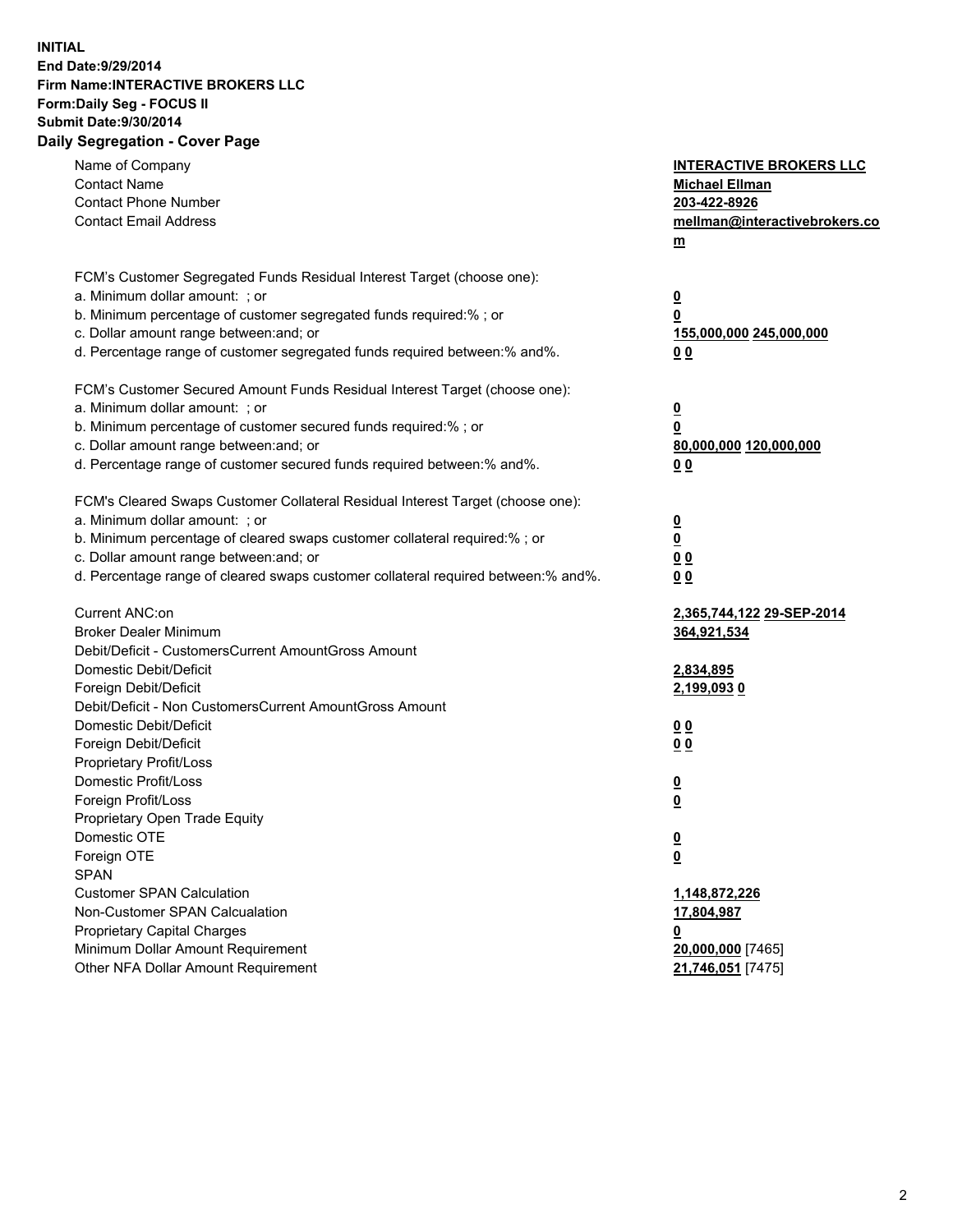## **INITIAL End Date:9/29/2014 Firm Name:INTERACTIVE BROKERS LLC Form:Daily Seg - FOCUS II Submit Date:9/30/2014 Daily Segregation - Secured Amounts**

|     | Dany Ocgregation - Oceanea Annoanta                                                                        |                                                         |
|-----|------------------------------------------------------------------------------------------------------------|---------------------------------------------------------|
|     | Foreign Futures and Foreign Options Secured Amounts                                                        |                                                         |
|     | Amount required to be set aside pursuant to law, rule or regulation of a foreign                           | $0$ [7305]                                              |
|     | government or a rule of a self-regulatory organization authorized thereunder                               |                                                         |
| 1.  | Net ledger balance - Foreign Futures and Foreign Option Trading - All Customers                            |                                                         |
|     | A. Cash                                                                                                    | 307,500,411 [7315]                                      |
|     | B. Securities (at market)                                                                                  | $0$ [7317]                                              |
| 2.  | Net unrealized profit (loss) in open futures contracts traded on a foreign board of trade                  | 1,486,568 [7325]                                        |
| 3.  | Exchange traded options                                                                                    |                                                         |
|     | a. Market value of open option contracts purchased on a foreign board of trade                             | 106,795 [7335]                                          |
|     | b. Market value of open contracts granted (sold) on a foreign board of trade                               | <mark>-551,542</mark> [7337]                            |
| 4.  | Net equity (deficit) (add lines 1.2. and 3.)                                                               | 308,542,232 [7345]                                      |
| 5.  | Account liquidating to a deficit and account with a debit balances - gross amount                          | 2,199,093 [7351]                                        |
|     | Less: amount offset by customer owned securities                                                           | 0 [7352] 2,199,093 [7354]                               |
| 6.  | Amount required to be set aside as the secured amount - Net Liquidating Equity                             | 310,741,325 [7355]                                      |
|     | Method (add lines 4 and 5)                                                                                 |                                                         |
| 7.  | Greater of amount required to be set aside pursuant to foreign jurisdiction (above) or line                | 310,741,325 [7360]                                      |
|     | 6.                                                                                                         |                                                         |
|     | FUNDS DEPOSITED IN SEPARATE REGULATION 30.7 ACCOUNTS                                                       |                                                         |
| 1.  | Cash in banks                                                                                              |                                                         |
|     | A. Banks located in the United States                                                                      | 342,127,092 [7500]                                      |
|     | B. Other banks qualified under Regulation 30.7                                                             | 0 [7520] 342,127,092 [7530]                             |
| 2.  | Securities                                                                                                 |                                                         |
|     | A. In safekeeping with banks located in the United States                                                  | $0$ [7540]                                              |
|     | B. In safekeeping with other banks qualified under Regulation 30.7                                         | 0 [7560] 0 [7570]                                       |
| 3.  | Equities with registered futures commission merchants                                                      |                                                         |
|     | A. Cash                                                                                                    | $0$ [7580]                                              |
|     | <b>B.</b> Securities                                                                                       | $0$ [7590]                                              |
|     | C. Unrealized gain (loss) on open futures contracts                                                        | $0$ [7600]                                              |
|     | D. Value of long option contracts                                                                          | $0$ [7610]                                              |
|     | E. Value of short option contracts                                                                         | 0 [7615] 0 [7620]                                       |
| 4.  | Amounts held by clearing organizations of foreign boards of trade                                          |                                                         |
|     | A. Cash                                                                                                    | $0$ [7640]                                              |
|     | <b>B.</b> Securities                                                                                       | $0$ [7650]                                              |
|     | C. Amount due to (from) clearing organization - daily variation                                            | $0$ [7660]                                              |
|     | D. Value of long option contracts                                                                          | $0$ [7670]                                              |
|     | E. Value of short option contracts                                                                         | 0 [7675] 0 [7680]                                       |
| 5.  | Amounts held by members of foreign boards of trade                                                         |                                                         |
|     | A. Cash                                                                                                    | 76,744,083 [7700]                                       |
|     | <b>B.</b> Securities                                                                                       | $0$ [7710]                                              |
|     | C. Unrealized gain (loss) on open futures contracts                                                        | 3,042,814 [7720]                                        |
|     | D. Value of long option contracts                                                                          | 106,795 [7730]                                          |
|     | E. Value of short option contracts                                                                         | <u>-<b>551,542</b> [</u> 7735] <u>79,342,150</u> [7740] |
| 6.  | Amounts with other depositories designated by a foreign board of trade                                     | $0$ [7760]                                              |
| 7.  | Segregated funds on hand                                                                                   | $0$ [7765]                                              |
| 8.  | Total funds in separate section 30.7 accounts                                                              | 421,469,242 [7770]                                      |
| 9.  | Excess (deficiency) Set Aside for Secured Amount (subtract line 7 Secured Statement<br>Page 1 from Line 8) | 110,727,917 [7380]                                      |
| 10. | Management Target Amount for Excess funds in separate section 30.7 accounts                                | 80,000,000 [7780]                                       |
| 11. | Excess (deficiency) funds in separate 30.7 accounts over (under) Management Target                         | 30,727,917 [7785]                                       |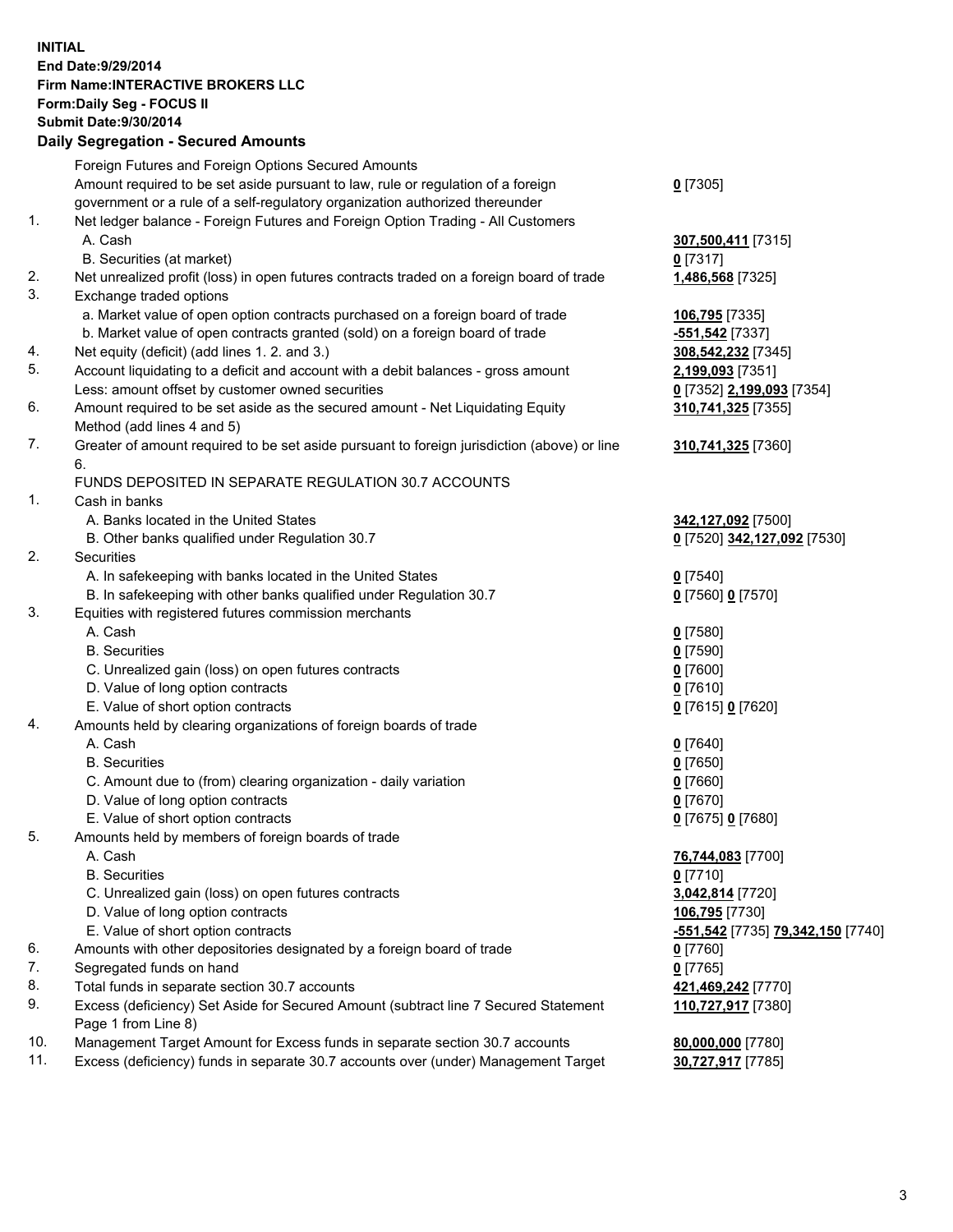**INITIAL End Date:9/29/2014 Firm Name:INTERACTIVE BROKERS LLC Form:Daily Seg - FOCUS II Submit Date:9/30/2014 Daily Segregation - Segregation Statement** SEGREGATION REQUIREMENTS(Section 4d(2) of the CEAct) 1. Net ledger balance A. Cash **2,382,692,078** [7010] B. Securities (at market) **0** [7020] 2. Net unrealized profit (loss) in open futures contracts traded on a contract market **11,171,380** [7030] 3. Exchange traded options A. Add market value of open option contracts purchased on a contract market **146,097,666** [7032] B. Deduct market value of open option contracts granted (sold) on a contract market **-184,977,519** [7033] 4. Net equity (deficit) (add lines 1, 2 and 3) **2,354,983,605** [7040] 5. Accounts liquidating to a deficit and accounts with debit balances - gross amount **2,834,895** [7045] Less: amount offset by customer securities **0** [7047] **2,834,895** [7050] 6. Amount required to be segregated (add lines 4 and 5) **2,357,818,500** [7060] FUNDS IN SEGREGATED ACCOUNTS 7. Deposited in segregated funds bank accounts A. Cash **394,139,426** [7070] B. Securities representing investments of customers' funds (at market) **1,107,112,210** [7080] C. Securities held for particular customers or option customers in lieu of cash (at market) **0** [7090] 8. Margins on deposit with derivatives clearing organizations of contract markets A. Cash **10,819,404** [7100] B. Securities representing investments of customers' funds (at market) **113,524,290** [7110] C. Securities held for particular customers or option customers in lieu of cash (at market) **0** [7120] 9. Net settlement from (to) derivatives clearing organizations of contract markets **-5,051,414** [7130] 10. Exchange traded options A. Value of open long option contracts **1,807,437** [7132] B. Value of open short option contracts **-4,274,093** [7133] 11. Net equities with other FCMs A. Net liquidating equity **-18,482,541** [7140] B. Securities representing investments of customers' funds (at market) **959,986,059** [7160] C. Securities held for particular customers or option customers in lieu of cash (at market) **0** [7170] 12. Segregated funds on hand **0** [7150] 13. Total amount in segregation (add lines 7 through 12) **2,559,580,778** [7180] 14. Excess (deficiency) funds in segregation (subtract line 6 from line 13) **201,762,278** [7190] 15. Management Target Amount for Excess funds in segregation **155,000,000** [7194]

16. Excess (deficiency) funds in segregation over (under) Management Target Amount Excess

**46,762,278** [7198]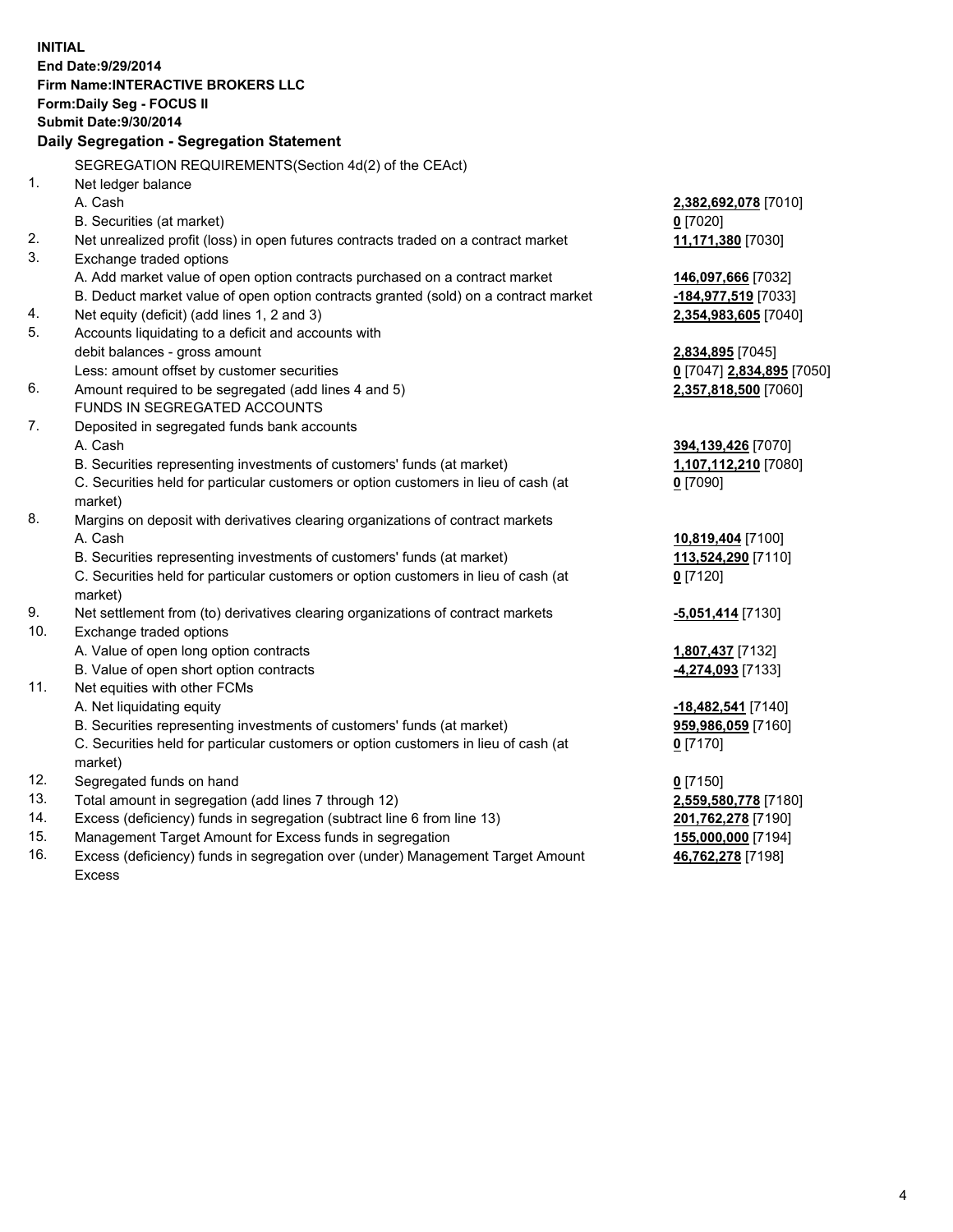## **INITIAL End Date:9/29/2014 Firm Name:INTERACTIVE BROKERS LLC Form:Daily Seg - FOCUS II Submit Date:9/30/2014 Daily Segregation - Supplemental**

| $\blacksquare$           | Total gross margin deficiencies - Segregated Funds Origin                                                                        | 161,847 [9100] |
|--------------------------|----------------------------------------------------------------------------------------------------------------------------------|----------------|
| $\blacksquare$           | Total gross margin deficiencies - Secured Funds Origin                                                                           | 13,348 [9101]  |
| $\blacksquare$           | Total gross margin deficiencies - Cleared Swaps Customer Collateral Funds Origin                                                 | $0$ [9102]     |
| $\blacksquare$           | Total gross margin deficiencies - Noncustomer and Proprietary Accounts Origin                                                    | $0$ [9103]     |
| $\blacksquare$           | Total number of accounts contributing to total gross margin deficiencies - Segregated<br>Funds Origin                            | 8 [9104]       |
| $\blacksquare$           | Total number of accounts contributing to total gross margin deficiencies - Secured<br><b>Funds Origin</b>                        | 4 [9105]       |
| $\overline{\phantom{a}}$ | Total number of accounts contributing to the total gross margin deficiencies - Cleared<br>Swaps Customer Collateral Funds Origin | $0$ [9106]     |
| -                        | Total number of accounts contributing to the total gross margin deficiencies -<br>Noncustomer and Proprietary Accounts Origin    | $0$ [9107]     |
| $\blacksquare$           | Upload a copy of the firm's daily margin report the FCM uses to issue margin calls<br>which corresponds with the reporting date. |                |

09.29.2014 Commodity Margin Deficiency Report.xls